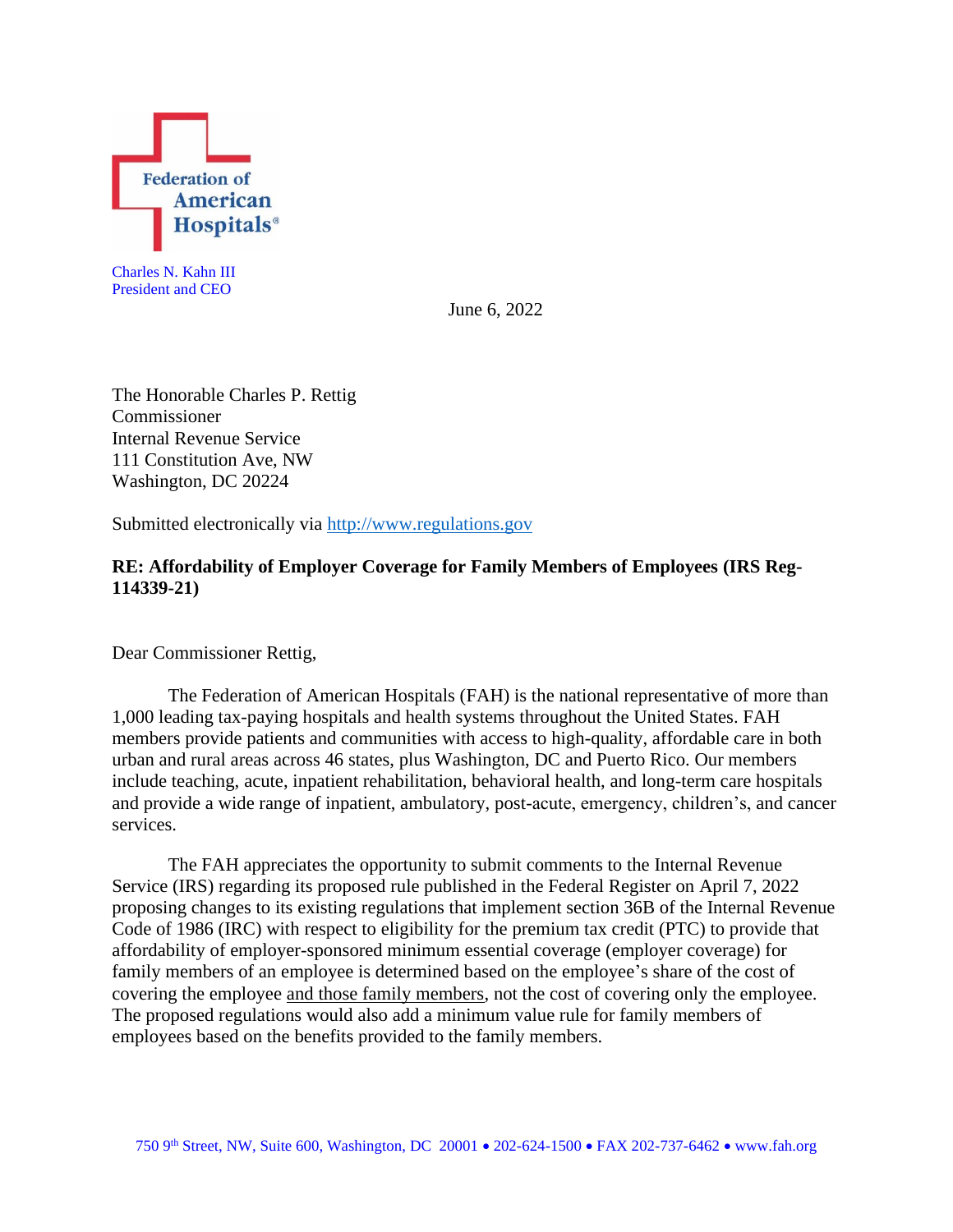## **I. Affordability Rule for Related Individuals**

The FAH supports the proposed rule's alternative interpretation of the relevant statutory provisions for the test of what constitutes affordability with respect to employer coverage and eligibility for premium tax credits to address what is commonly referred to as the "family glitch." Eligibility for PTCs in the ACA Marketplaces is based not only on whether or not the employee is offered affordable employer-sponsored coverage, but also whether the employee's family is offered affordable employer-sponsored insurance. Under current regulations, the definition of affordable, for both the employee and the family, is based only on the cost of individual (selfonly) coverage; it fails to take into account the cost of family coverage, which is substantially more expensive. The impact of this interpretation is that the family members of many lowincome workers cannot get access to PTCs even though the cost of family coverage is clearly unaffordable. Because of the current interpretation of the relevant statutory provisions, affordable Marketplace coverage has been unavailable to hundreds of thousands of families because they do not qualify for PTCs under the current regulatory criteria.

The FAH agrees that the proposed statutory interpretation that would revise the test of affordability is not only consistent with the policy goal of the ACA to expand access to affordable, comprehensive health insurance to uninsured **[**and underinsured**]** Americans, but that the interpretation is in fact consistent with the language of the relevant statutory provisions in IRC sections  $36B(c)(2)$  and  $5000A(e)(1)$ . This interpretation would also be consistent with the regulatory interpretation of IRC section  $5000(c)(1)$ , which established the test for determining affordability of employer coverage for purposes of the penalty under the individual mandate (which has since been zeroed out) in section  $1.5000A-3(e)(3)(ii)(B)$  of the regulations. The same definition of affordability should apply for purposes of eligibility for the premium tax credit. In 2021, the affordability standard for employer-sponsored coverage was 9.83 percent of family income.<sup>1</sup> In 2021, the average employee contribution for self-only coverage was \$1,299.<sup>2</sup> As an example, for a family of three with income of 150 percent of the Federal Poverty Level (FPL).<sup>3</sup> or annual income of \$32,940, that average self-only contribution represents 3.94 percent of the family's income, well below 9.83 percent standard—thus deemed "affordable" and making the employee *and* family members ineligible for PTCs. However, the average contribution toward family employer-sponsored coverage in 2021 was  $$5,969<sup>4</sup>$  or 18.12 percent of income for this low-income family. Having to pay 18 percent of a family's income toward health insurance is clearly "unaffordable" and, in this example, is the appropriate amount to consider for this family's affordability test, not based on the self-only coverage (4 percent). When two interpretations of the statutory provision are possible, it is puzzling that the existing rule would overlook the qualifying language of the flush material following section  $36B(c)(2)(C)(i)(II)$  and

<sup>&</sup>lt;sup>1</sup> IRS Rev. Proc. 2021-23[, https://www.irs.gov/pub/irs-drop/rp-21-23.pdf.](https://www.irs.gov/pub/irs-drop/rp-21-23.pdf)

<sup>2</sup> Kaiser Family Foundation, "2021 Employer Health Benefits Survey," Nov. 10, 2021, [https://www.kff.org/report-section/ehbs-2021-summary-of-findings/.](https://www.kff.org/report-section/ehbs-2021-summary-of-findings/) 

<sup>3</sup> Calculated from 2021 Poverty Guidelines for the 48 contiguous states and the District of Columbia, HHS, "Annual Update of the HHS Poverty Guidelines," 86 FR 7733, [https://www.govinfo.gov/content/pkg/FR-2021-02-](https://www.govinfo.gov/content/pkg/FR-2021-02-01/pdf/2021-01969.pdf) [01/pdf/2021-01969.pdf.](https://www.govinfo.gov/content/pkg/FR-2021-02-01/pdf/2021-01969.pdf)

<sup>4</sup> Op cit.